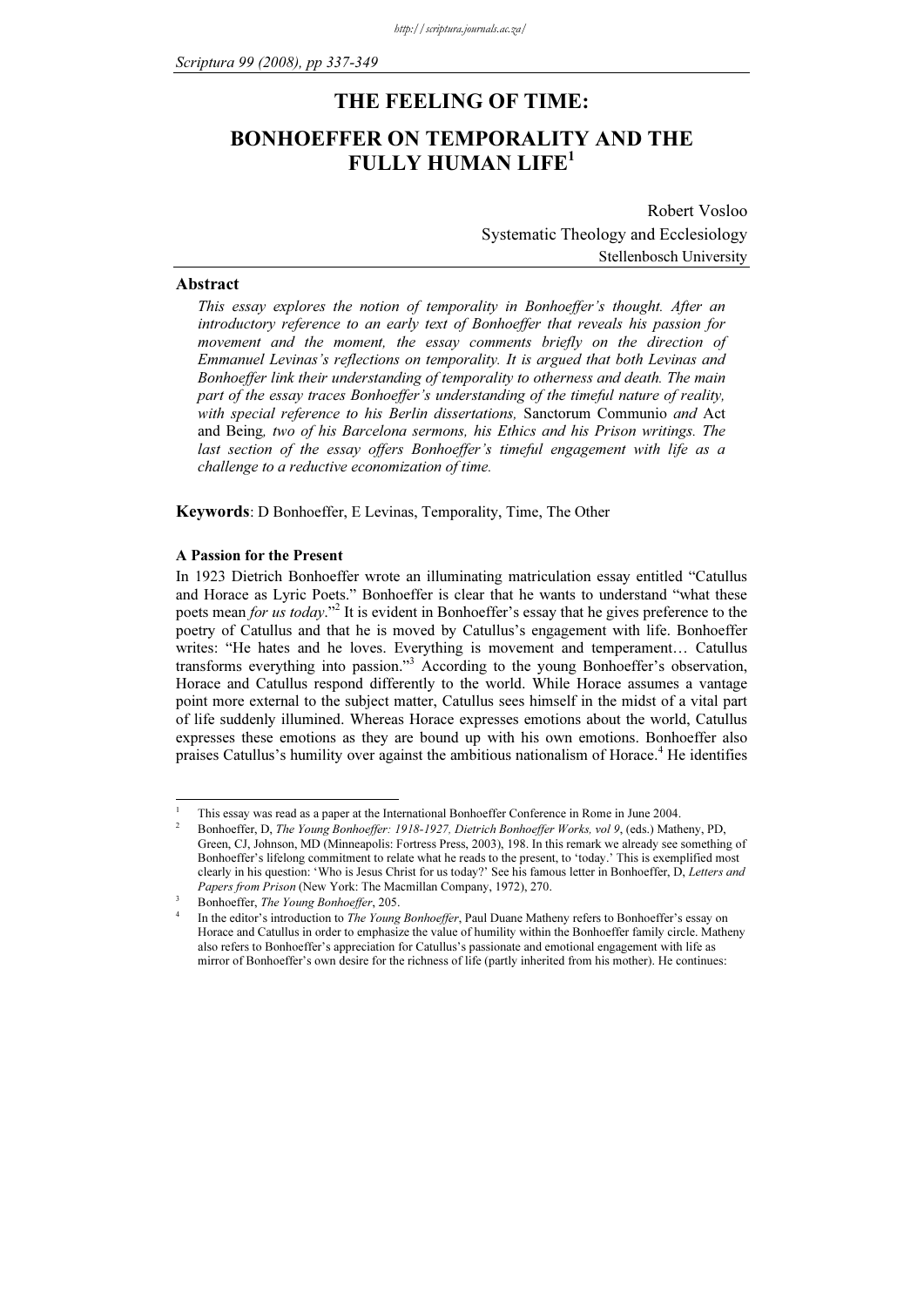-

more with a man that has written for a small circle of friends, than with Horace's ambition to write eternal poetry. With regard to the poetry of Horace, Bonhoeffer also feels that hardly any of his poems arise from *the moment*. It is difficult to condense the reasons for Bonhoeffer's preference for Catullus's poetry, but one can argue that Bonhoeffer preferred the passionate, dynamic and timeful poetry of Catullus to what he saw as the more objective, static and eternal poetry of Horace.

Without reflecting on the merit of his evaluation of these poets, this essay by the young Bonhoeffer already reveals important themes that would find further exposition and embodiment throughout his work and life. In this very early essay, one glimpses Bonhoeffer's 'passion for the present,' his appreciation for movement and a timeful, or kairotic, engagement with reality.

In this essay I would like to explore the notion of temporality in Bonhoeffer's thought. Although not a separate and systematically developed theme in his theology, Bonhoeffer's reflections on time and 'the moment' may be of great help to illuminate and renew our understanding of his use of the notions of personhood, community, life and God. The challenge, however, is not merely to reflect on Bonhoeffer's thinking about time, but also to think with Bonhoeffer on the implications of a more timeful understanding of the Christian life in the midst of what can be called an economization of time. My interest in Bonhoeffer's view of temporality is linked to the reflection on the concept of a Christian ethic of hospitality. Hospitality, as the welcoming openness towards the other and the stranger, requires what can be called *timeful embodiment*. It depends on making time *for* and receiving time from 'the other'. As has often been noted, Bonhoeffer's theology serves as a powerful source for viewing and facing otherness in a responsible and liberating way.<sup>5</sup> However, not much has been written on how his understanding of the 'other' (which he connects to the interrelation of the self, community and God) intertwines with his wrestling with the problem and mystery of time.

In the reflection on the theme of time and otherness, the thought of the philosopher, Emmanuel Levinas, comes to mind.<sup>6</sup> While it is not the aim of this paper to discuss Levinas's views on temporality fully, a few brief remarks can be heuristically helpful in order to focus the discussion of Bonhoeffer's understanding of time. The similarities, amidst important differences, between the thought of Levinas and Bonhoeffer are remarkable indeed.<sup>7</sup> Both of them critique a self-enclosed understanding of personhood and make a plea for the recognition of and responsibility for 'the Other' as precondition for the possibility of ethics. After commenting briefly on the direction of Levinas's reflections on temporality, the main part of this essay attempts to trace Bonhoeffer's understanding of temporality in conjunction with notions like personhood, community, death, life and God. It

<sup>&</sup>quot;As a young student he was to argue that the fullness of life, its emotions and passions, rather than mere ideas, is what conquers the world" (The Young Bonhoeffer, 5).

<sup>5</sup> On Bonhoeffer and the theme of otherness, see for example: Clifford Green's editorial introduction to Sanctorum Communio, Dietrich Bonhoeffer Works, vol 1 (Minneapolis: Fortress Press, 1998); Floyd, WW, Theology and the Dialectics of Otherness: On Reading Dietrich Bonhoeffer and Adorno (Landham, MD: University Press of America, 1988; Smit, DJ, "Dietrich Bonhoeffer and 'The Other.'" Journal of Theology of Southern Africa 93, 1995:3-16.

<sup>6</sup> See, for instance his early study Time and the Other (Pittsburgh: Duquesne University Press, 1987). This book, Le temps et l'autre in French, was first delivered as a series of four lectures in 1946/47 and published in 1948 in J Wahl, Le Choix – Le Monde –L'Existence (Grenoble-Paris: Arthaud, 1947, 125-196).

<sup>7</sup> For an attempt to bring the work of Bonhoeffer and Levinas into conversation, see Bongmba, E, "The Priority of the Other: Ethics in Africa – Perspectives from Bonhoeffer and Levinas" in De Gruchy, J (ed.), Bonhoeffer for a New Day (Grand Rapids: Eerdmans, 1997), 190-208.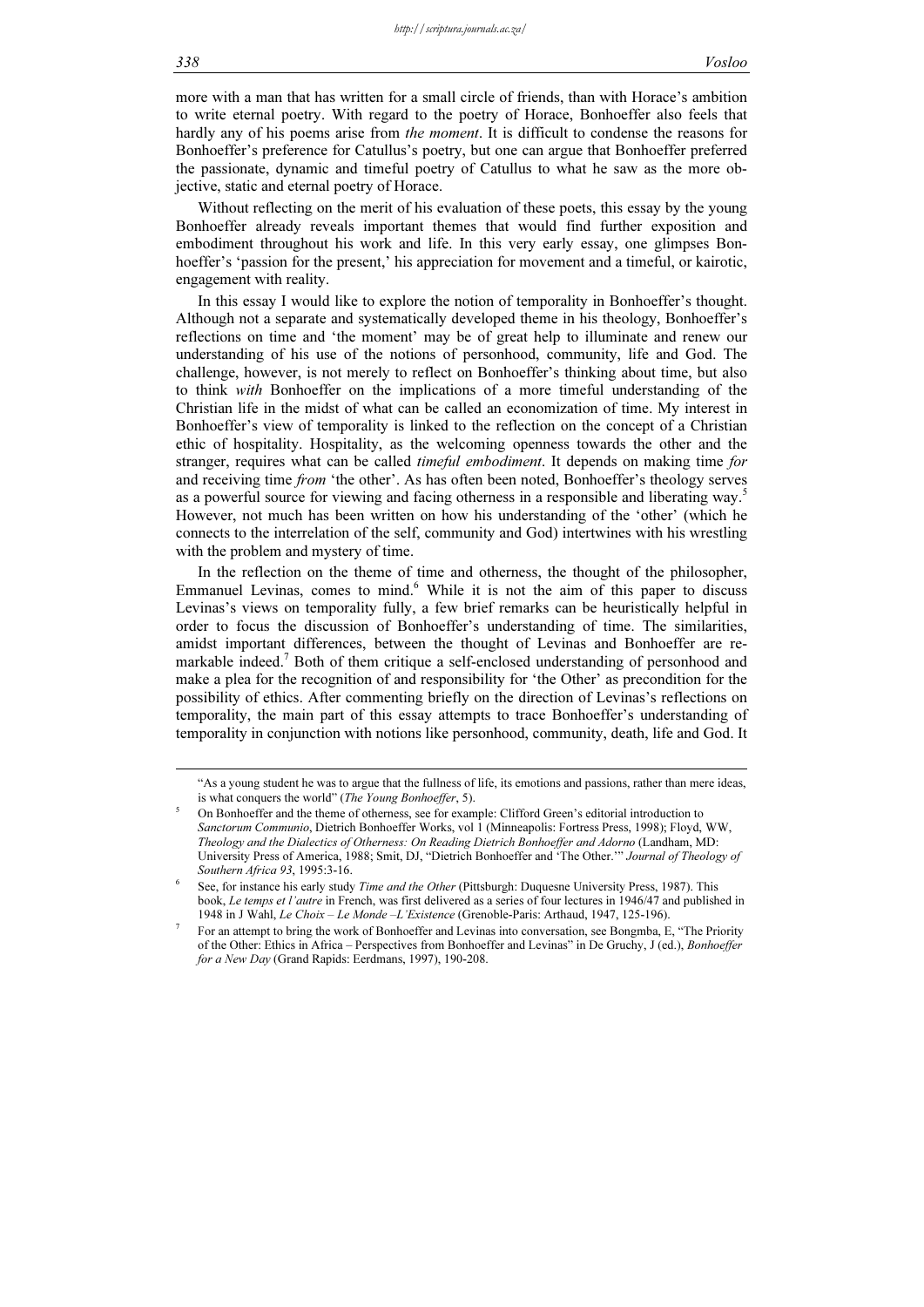is argued that Bonhoeffer's timeful understanding of reality serves as an important hermeneutical key to illuminate his thought.

#### Time and the Other

While Emmanuel Levinas's understanding of temporality certainly warrants further and fuller inquiry,<sup>8</sup> I want to highlight only two aspects of Levinas's thought which relates respectively to the relationship between time and the other and the relationship between time and death.

In his series of lectures published in English as *Time and the Other*, Levinas clearly states his understanding of temporality in relation to the notion of the Other: "(T)ime is not the achievement of an isolated and lone subject, but … is the very relationship of the subject with the Other."<sup>9</sup> He rejects the way in which the classical Western philosophical tradition (including Bergson and Heidegger) conceives time in relation to the solitary subject, whether thought of objectively or subjectively. According to this tradition, time is either viewed as exterior to the subject (as a time object) or entirely contained in the solitary subject. In the process classical philosophy left aside the freedom that consists in having one's being pardoned by the very alterity of the other. In Levinas's words: "It underestimates the alterity of the other in dialogue where the other frees us, because it believes there existed a silent dialogue of the soul with itself."<sup>10</sup> Time is then conceived within this self-enclosed inner dialogue. For Levinas, however, the Other is not an *alter* ego; the Other cannot be reduced to the self-sufficiency of the same or contained within the solitary subject. Between the self and the other is an asymmetrical inter-subjective space and time. Hence Levinas does not link time to the solitary, knowing I, because knowledge conceals re-presentation and reduces the Other to presence and co-presence. Time, on the contrary, in its dia-chrony, signifies a relationship that does not compromise the alterity of the other. Time is for Levinas not a degradation of eternity, but a relationship with that which is of itself infinity, which cannot be comprehended. The time of the Other interrupts and disrupts my temporality.

A second remark has to do with Levinas's understanding of the relationship between time and death. In this regard Levinas critiques Heidegger's understanding of time by arguing that his understanding of death is not radical enough. Heidegger emphasizes the fact that it is ultimately death that opens up the horizons for temporality. Death for Heidegger is not merely my own, it is precisely *most* my own; death individualize *Dasein*. Levinas feels that Heidegger hereby does not overcome Western metaphysics, but actually stays bound to it. For Levinas death's alterity is intractable. It is also for Levinas not my

<sup>8</sup> The notion of temporality lies at the heart of Levinas's thought. Already his 1947 book Existence and Existents (Pittsburgh: Duquesne University Press, 1978) ends with an important section entitled 'On the Way to Time.' The theme of time is also, as the title testifies, prominent in Time and the Other. See also the section 'The Ethical Relation and Time' (220-253) in Totality and Infinity (Pittsburgh: Duquesne University Press, 1969), as well as the section 'Time and Discourse' (31-45) in Otherwise Than Being or Beyond Essence (Pittsburgh: Duquesne University Press, 1981). Two important later essays 'Diachrony and Representation' (1982) and 'The Old and the New' (1980) are also included in Time and the Other. Also of importance is Levinas's university lectures (1975-1976) published as God, Death, and Time (Stanford: Stanford University Press, 2000). For a thought-provoking engagement with Levinas's thinking on temporality, see Tina Chanter, Time, Death, and the Feminine: Levinas with Heidegger (Stanford: Stanford University Press, 2001). For a series of articles on Levinas and time, see also Cahiers de'Etudes Lévinassiennes: Lévinas, le temps (Arcueil: Gilles Hanus, 2002/1: 7-97).

<sup>9</sup>

Levinas, Time and the Other, 39.<br>Levinas, Existence and Existents, 97.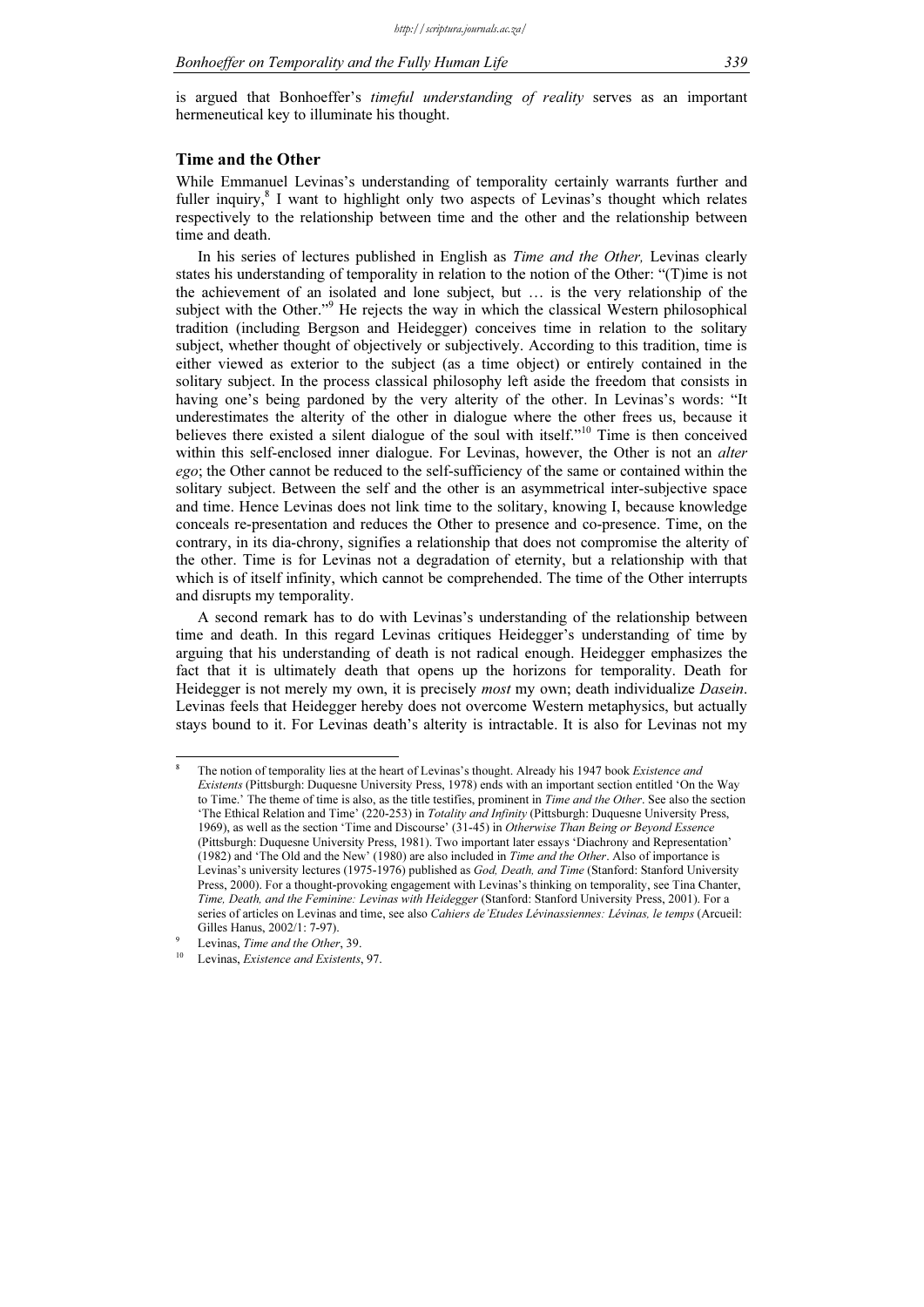own death, but the death of the other that is of primary significance. Hence Levinas sees death not as the uttermost possibility of subjectivity, but as a countermovement against it. Time is located within this countermovement. As Richard Cohen perceptively states in the introduction to Time and the Other: "The future is not what comes out of me in my beingtowards-death … but what comes at me, outside my possibilities, not as the mastery of death but as the mystery of death."<sup>11</sup> This is the relationship with a future that is more than self-presence. Death does not confirm my solitude, but shatters it. Levinas finds the alterity of the future not in the possibility of death but in death as mystery. The movement of time does not temporalize in a linear way. Rather, "its way of signifying, marked by the mystery of death, makes a detour by entering into the ethical adventure of the relationship to the other person."<sup>12</sup> It is in the relation to the other person, in the vulnerable face of the Other, where God comes to mind. Here we see how the notions of time, death and the Other coincide in Levinas's thought.

These cursory remarks highlight something of Levinas's attempt to free time from the solitary, knowing subject and to link it in a radical way to alterity. A careful reading of Bonhoeffer reveals that he also understands time in relation to radical otherness, albeit by utilizing theological language in a more overt way.

## Time, Personhood and Community

If one turns to Bonhoeffer's doctoral dissertation Sanctorum Communio it becomes clear that his understanding of personhood is not to be separated from his understanding of temporality. In this work, Bonhoeffer examines theologically the given reality of the church, as revealed in Christ, from the perspective of social philosophy and sociology. For Bonhoeffer the concepts of person, community and God are inseparably and essentially interrelated. What is especially of interest for this essay is how Bonhoeffer's critique of idealism's view of personhood is intertwined with its understanding of temporality. Bonhoeffer comments: "The issue here is the problem of time… Kant taught that continuously advancing time was a pure form of the mind's intuition. The result in Kant and in all of idealism is essentially a timeless way of thinking." $13$ 

Although Bonhoeffer states that he does not have the intention to dispute the epistemological understanding of time as a pure form of intuition, his starting point is different. He wants to think about time with regard to the ethical demand arising from the confrontation with another person. The self enters a state of responsibility and decision at the moment of being addressed by another person. The person that is being addressed is not the idealist's person of mind or reason but 'the person in concrete, living individuality.'<sup>14</sup> This is the person that does not exist "in timeless fullness of value and spirit, but in a state of responsibility in the midst of time."<sup>15</sup> It is the moment of responsibility in the midst of time that gives birth to the ethical. With regard to the moment Bonhoeffer writes:

The moment is not the shortest span of time, a mechanically conceived atom, as it were. The 'moment' is the time of responsibility, value-related time, or, let us say, time related to God; and, most essentially, it is concrete time. Only in concrete time is the real claim of ethics effectual; and only when I am responsible am I fully conscious of being bound

 $11$ 

<sup>&</sup>lt;sup>11</sup> Levinas, *Time and the Other*, 9.<br><sup>12</sup> Levinas, *Time and the Other*, 33.<br><sup>13</sup> Bonhoeffer, *Sanctorum Communio*, 48.<br><sup>15</sup> Bonhoeffer, *Sanctorum Communio*, 48.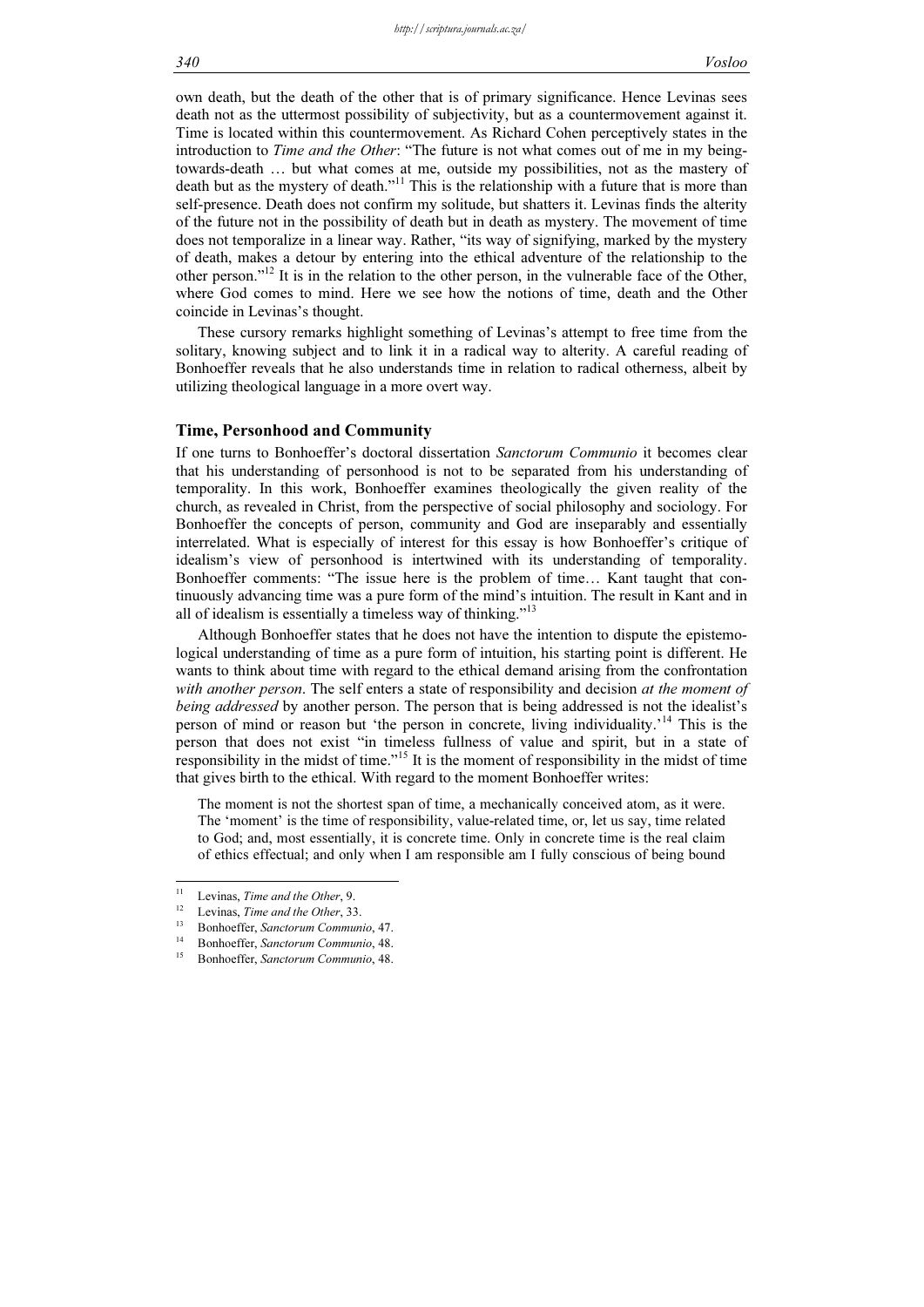#### Bonhoeffer on Temporality and the Fully Human Life 341

to time … I enter the reality of time by relating my concrete person in time and all its particularities to this imperative – by making myself ethically responsible.<sup>16</sup>

Here we see the close link between time, person and responsibility in Bonhoeffer's thought. Time according to idealist epistemology is for Bonhoeffer different than time according to a Christian concept of the person in the same way as sound lies in different spheres of perception for musicians and physicists. A Christian concept of the person implies a more dynamic and timeful view in which the person does not exist timelessly, but always and only in ethical responsibility in the flux of life.

One can also call attention to the way in which Bonhoeffer refers to temporal notions in Sanctorum Communio in order to highlight his understanding of community. In his discussion of the problem of community, Bonhoeffer follows the well-known distinction by Ferdinand Tönnies between society (Gesellschaft) and community (Gemeinschaft) and shows how they relate differently to time. The temporal intention of a community is to reach the boundary of time (*grenzzeitlich*) and that of a society is timebound (*zeitbegrenzt*). The eschatological character of community is the basis of the 'holiness' of human community life. This holiness reveals the fundamental indissolubility of these life structures. Over against this, society remains timebound and thus the end of history is for society a real end, not merely a boundary. For Bonhoeffer this is the reason why only a community (and not a society) can become a church. Thus the grappling with the concept of time is for Bonhoeffer important in order to understand the concept of the church.<sup>17</sup> For Bonhoeffer Bonhoeffer important in order to understand the concept of the church.<sup>1</sup> the church is not an unattainable ideal, but a concrete and present reality.<sup>18</sup> The community is in time, but also transcends time. This dialectic is at the heart of Christ's relationship to the church. This relationship is to be understood in a dual sense: "(1) The church is already completed in Christ, time is suspended. (2) The Church is to be built within time as the firm foundation. Christ is the historical principle of the church."<sup>19</sup>

#### Time, Death and Service

In Sanctorum Communio, Bonhoeffer refers in dense academic prose to a concrete and timeful understanding of personhood and community. Throughout his life these ideas found reiteration and concretization, not merely in his books, presentations and letters, but also in his sermons. Two early sermons, preach in Barcelona, especially makes for interesting reading in this regard.

<sup>&</sup>lt;sup>16</sup> Bonhoeffer, Sanctorum Communio, 48.

<sup>17</sup> It is important to note that Bonhoeffer also regards the concept of the body as of great importance for understanding the concept of the church. See especially Sanctorum Communio, 104, 286.

<sup>18</sup> Bonhoeffer thus contrast his understanding of the church with idealist theories of community: "Christian community … considers Christian community to be God's church-community at every moment in history. And yet within its historical development it never knows a state of fulfillment. It will remain impure as long as there is history, and yet in this concrete form it is nevertheless God's church community" (Sanctorum Communio, 281).

<sup>19</sup> Bonhoeffer, Sanctorum Communio, 153. This dialectic is also emphasized with regard to Christ's vicarious representative action: "It is simultaneously 'within concrete time' and the 'for all times'" (155). Towards the end of Sanctorum Communio Bonhoeffer returns to the notions of communities 'being at the limited of time' (Grenzzeitlichkeit) and societies 'being limited in time' (Zeitbegrenztheit). Bonhoeffer makes it clear that although eternal judgment is passed on both, the community as a collective person can expect eternal life, whereas the society dissolves (Sanctorum Communio, 284).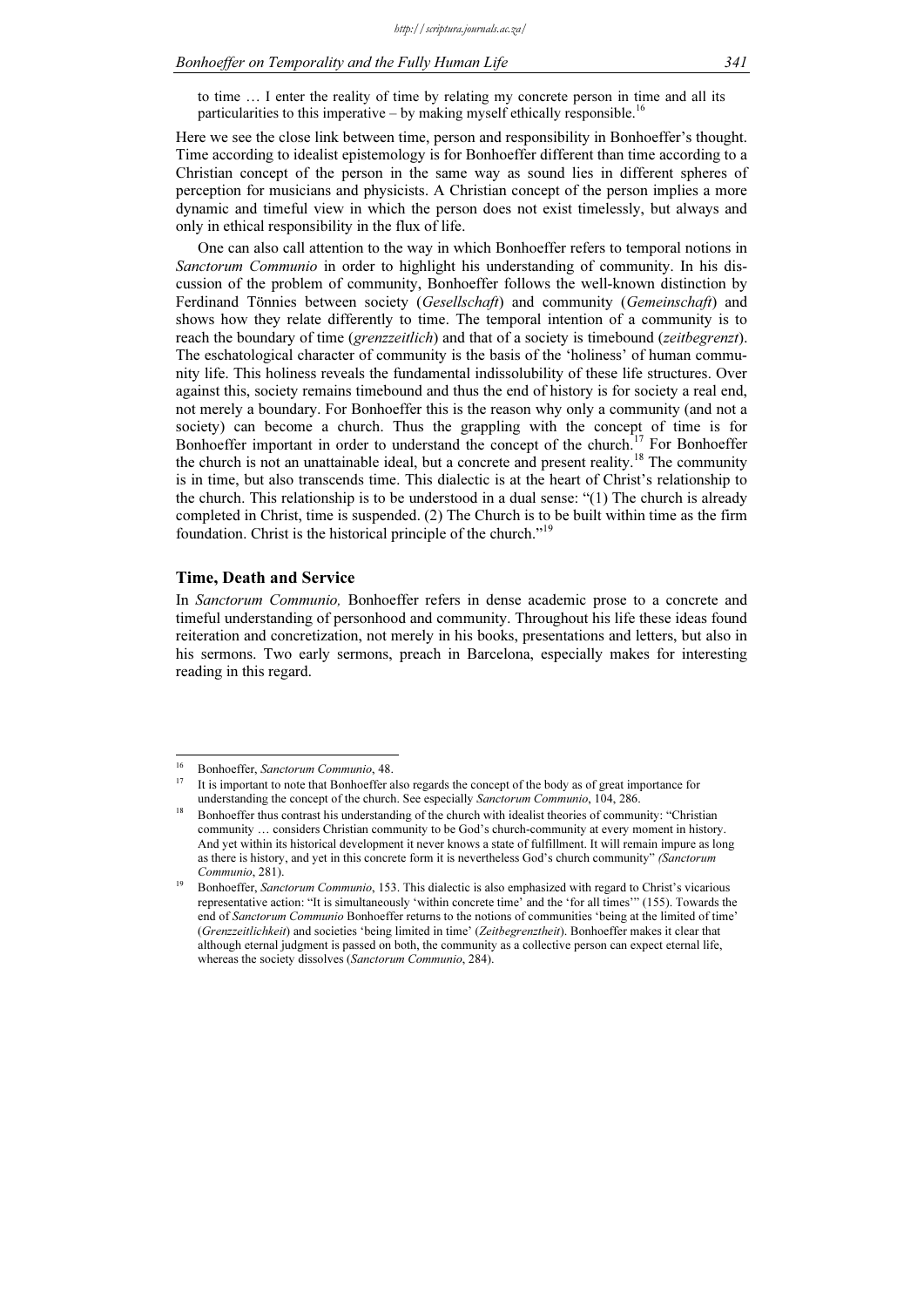On the  $26<sup>th</sup>$  of August 1928, Bonhoeffer preached a sermon on 1 John 2:17: "The world and its desires are passing away, but those who do the will of the God live forever."<sup>20</sup> In this sermon Bonhoeffer mentions two reasons why time is a horrifying concept. The first reason relates to the fact that time cannot be undone. What happened has happened. Guilt stays guilt; omission stays omission. This is the truth that causes people, and will cause people in the future, the most tears. The second point that testifies to the horrific nature of time is related to the movement of time. It moves towards death. The world with its desires, beauty, humanness and culture will perish. Nothing is forever, not even the works of Beethoven, Bach, Goethe or Michelangelo. Death shows the seriousness of the world. Bonhoeffer calls the hearers to treat death as the ultimate boundary with utmost seriousness. But he also calls them to open their eyes for the beginning of newness on this boundary. Here time loses its violence to eternity. In the process the ultimate, death, becomes the penultimate. Eternity, however, is not something removed from us, because in Jesus Christ, God stretched God's hand out into time – in the midst of frail mortality and death – and humans can receive that hand and be drawn into eternity. This is the wonder of the revelation in Jesus Christ. In the midst of darkness and the frail and fleeting nature of life stands the Cross as a sign of eternity. Through the Cross people become, here in the midst of time, carriers of eternity. The world and its desires perish, but those who do the will of God dwell in eternity. How does one become a person that dwells in eternity? The answer that Bonhoeffer recalls from the text is remarkably simply: "Do the will of God." This means: "Go home and love your brothers and sisters, your wife, your children, your parents, and your friends… Help those who need help… Be peace loving and compassionate, be pure of thought and word; you live in the world."<sup>2</sup>

These few fragments from Bonhoeffer's sermon illustrates that Bonhoeffer, like Levinas, does not hesitate to relate time to the radical otherness of death. There is no sentimatilized or esoteric view of the relation between time and eternity. For Bonhoeffer both time and death are related to God and the will of God, i.e., to live responsibly and compassionate in the midst of time.

These ideas also resound in another revealing sermon of Bonhoeffer, preached on the 23<sup>rd</sup> of September 1928. The text is Rom 12:11c, which is often translated as 'Serve the Lord.' Bonhoeffer, though, follows the translation: 'Serve the time' (Dienet der Zeit). In this sermon, Bonhoeffer states that those who want to find eternity must serve the time.<sup>22</sup> It is only in time that you find God and eternity. He therefore highlights the importance of the moment, of the present: "(T)he present is sacred, it stands under God's eyes, it is consecrated, it is permeated by eternal light… Whoever flees the present is fleeing God's hour; whoever flees time is fleeing God. Serve time!"<sup>23</sup> To serve time is not for Bonhoeffer to serve what is fashionable. It is to serve God's time. It is to be a people of the present in the deepest sense of the word. It is to serve the need of the moment. This implies a certain critical solidarity with the times.<sup>24</sup> Bonhoeffer also refers in this sermon to the myth of the

 $20$ <sup>20</sup> Bonhoeffer, D, Barcelona, Berlin, New York 1928-1931, Dietrich Bonhoeffer Works, Vol 10, ed. Green, CJ (Minneapolis: Fortress Press, 2008), 516. For the German text of this sermon, see Bonhoeffer, D, Barcelona, Berlin, Amerika, Dietrich Bonhoeffer Werke 10 (München: Chr Kaiser Verlag, 1991), 499-504.<br><sup>21</sup> Bonhoeffer, Bonhoeffer, Barcelona, Berlin, New York, 520.

Bonhoeffer, Barcelona, Berlin, New York, 527. Bonhoeffer continues: "If you want what is intransitory, then focus on what is transitory. If you want what is eternal, focus on what is temporal. If you want God, focus on the world" (528). For the German text, see Bonhoeffer, Barcelona, Berlin, Amerika, 513.<br>
<sup>23</sup> Bonhoeffer, Barcelona, Berlin, New York, 528, 529.<br>
<sup>24</sup> Bonhoeffer also noints to the importance of solidarity with the contemp

Bonhoeffer also points to the importance of solidarity with the contemporary world in his presentation in Barcelona on "The Tragedy of the Prophetic and Its Lasting Meaning." He comments: "We are twentieth-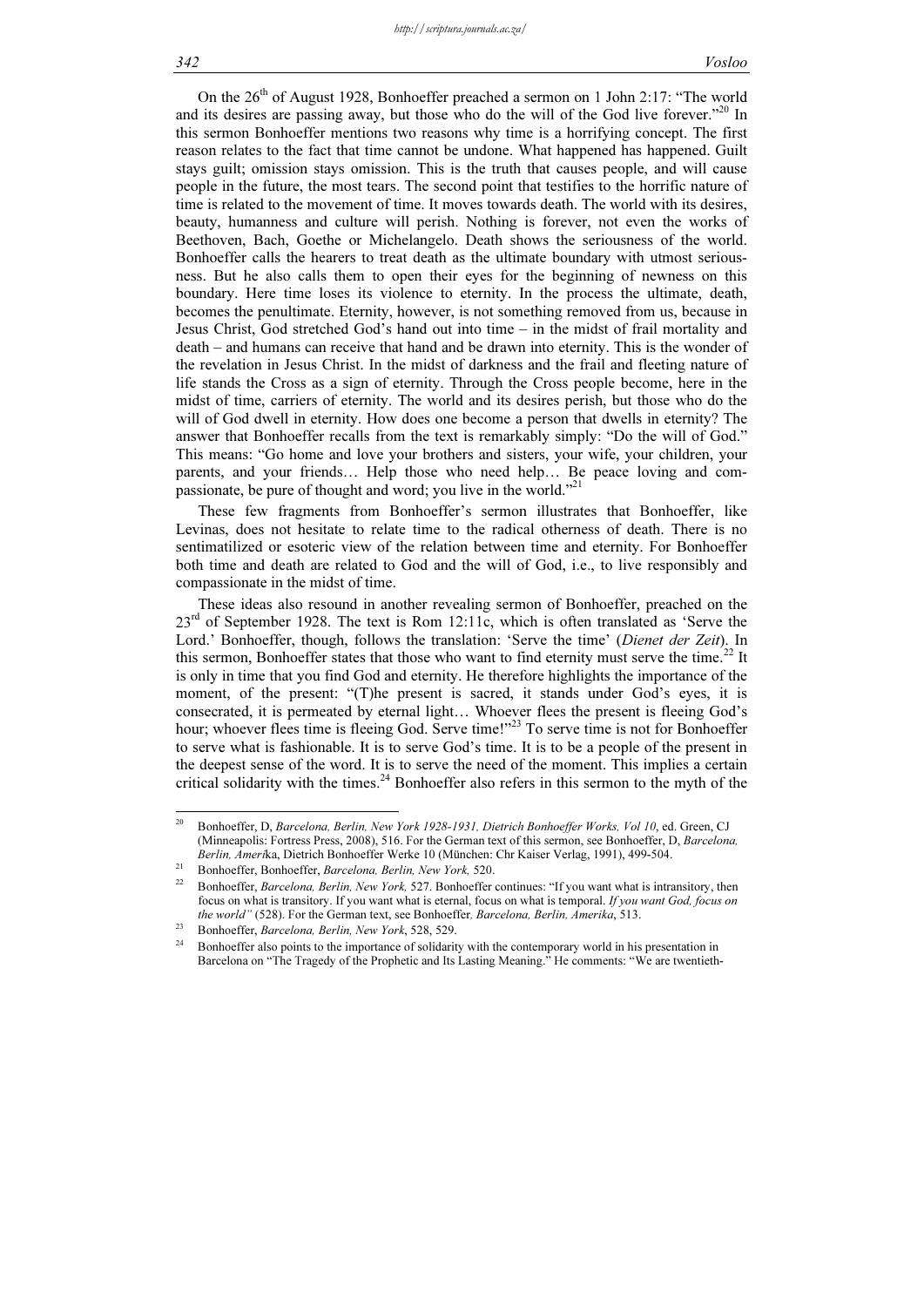giant Antaeus whose power lies in the fact that he keeps both feet on the ground. Only those who are true to the earth serve the moment, and thereby serve eternity. Bonhoeffer's call to his hearers is to be people of the holy present. Bonhoeffer ends the sermon with a refrain that he also uses earlier in the sermon, a refrain that links time to a trinitarian description of God: "The Lord of the ages is God. The turning point of the ages is Christ. The true spirit of the age [Zeitgeist] is the Holy Spirit" (Der Herr der Zeiten ist Gott. Der Zeiten Wendepunkt ist Christus. Der rechte Zeitgeist ist der Heilige Geist).<sup>2</sup>

In these sermons, we see how Bonhoeffer relates time to the other and to God. Here is a plea for people and communities to live in the midst of time with responsibility and compassion. In the Nachwort to Barcelona, Berlin, Amerika, Reinhart Staat makes the important remark that many nationalistic theologians (like E. Hirsch) would also see the time as a zeitenwende, as kairos.<sup>26</sup> This is important because Bonhoeffer's plea is not merely for the moment (for the kairos). Rather, he links kairos to the Logos, to Christ. One finds in Christ not merely the solidarity with the times, but also the prophetical critique thereof.

#### Temporality and Revelation

After a year in Barcelona, Bonhoeffer returned to Berlin where he wrote his brilliant and extremely challenging *Habilitationschrift, Act and Being*. Without repeating Bonhoeffer's whole argument, it is worthwhile to pay closer attention to his critique of especially Heidegger and Barth with regard to the notion of temporality. Bonhoeffer probably read Heidegger's Being and Time (published in 1927) in Barcelona at the insistence of his cousin Hans-Christoph von Hase (who was studying in Marburg at the time).<sup>27</sup> Bonhoeffer appreciates Heidegger's attempt to interpret being essentially in terms of temporality and not as timeless essence. But Bonhoeffer's reservations with regard to Heidegger is also clear. He feels, like Levinas, that Heidegger's concept of being remains self-contained. Bonhoeffer writes: "Heidegger's philosophy is a consciously atheistic philosophy of finitude. Everything in it is related to the fact that finitude is enclosed in itself through Dasein."<sup>28</sup> The result is that no room is left for the concept of revelation and therefore Bonhoeffer concludes that Heidegger's concept of being (notwithstanding its enormous expansion through the discovery of the existential sphere) 'remains unsuitable for theology.'<sup>29</sup>

Here we see how the concept of revelation is pivotal for Bonhoeffer as a critique against self-enclosed finitude. Already in Sanctorum Communio Bonhoeffer wrote: "Revelation enters into time not just apparently but actually, and precisely by so doing it bursts the form of time."<sup>30</sup> Bonhoeffer's use of the notion of revelation suggests his affinity for the thought

century people and, like it or not, must come to terms with that fact; indeed, even more, we should have so much love for this contemporary world of ours, for our fellow human beings, that we should declare our solidarity with it in its crisis as well as our hope" (Barcelona, Berlin, New York, 326). Bonhoeffer's own struggle to live responsibly in the midst of the realities of Nazi Germany testifies to his own critical solidarity with the times.

<sup>25</sup> Bonhoeffer, Barcelona, Berlin, New York, 531. This was also the motto of Bonhoeffer's great grandfather,

Karl August von Hase.<br>
<sup>26</sup> Bonhoeffer, *Barcelona, Berlin, Amerika*, 606.<br>
<sup>27</sup> See Hans-Richard Reuter's Afterword to *Act and Being*, 167.<br>
<sup>28</sup> Bonhoeffer, *Act and Being*, 72.<br>
<sup>29</sup> Bonhoeffer, *Act and Being*, 72.<br>
<sup></sup>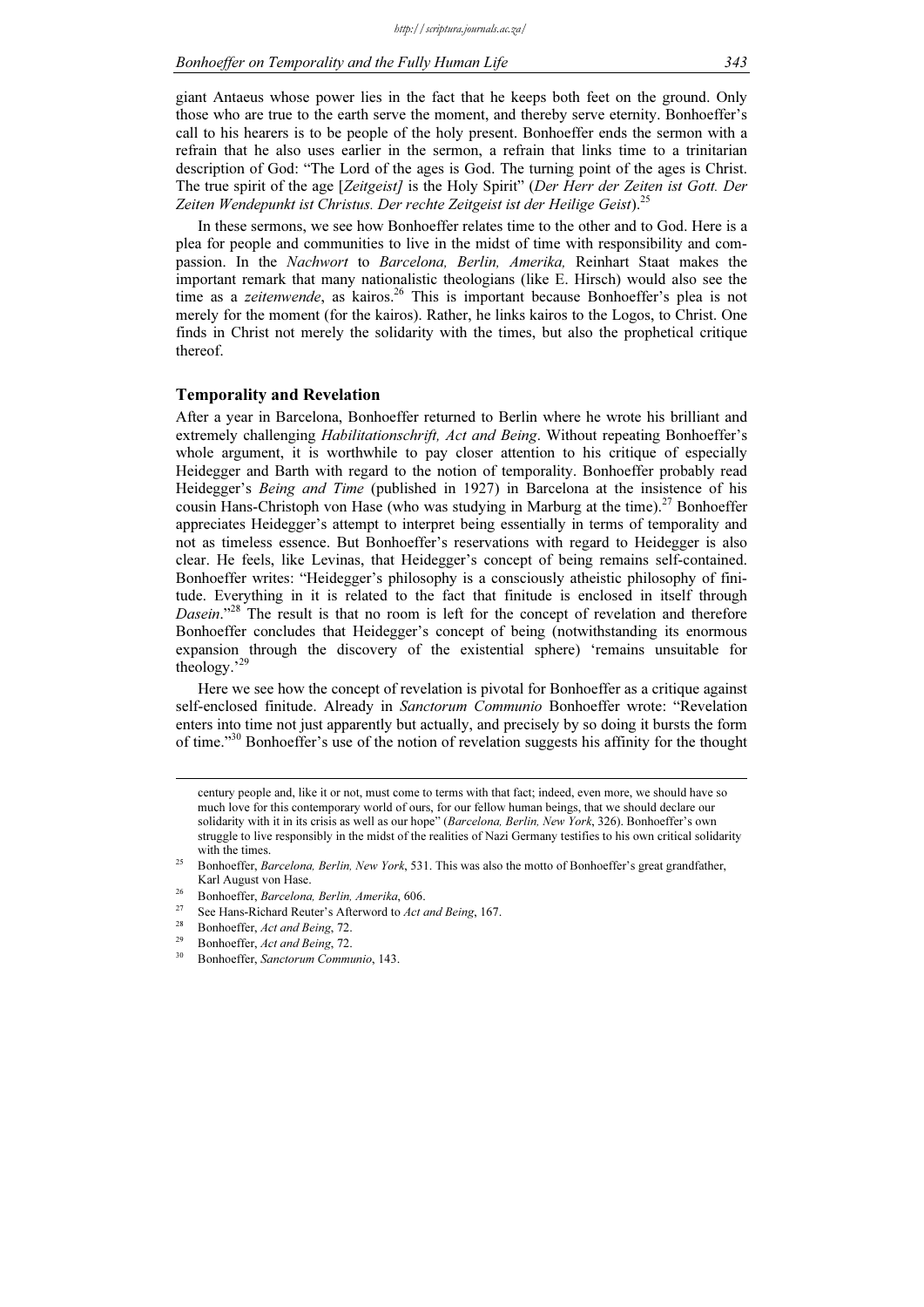of Karl Barth. But it is also interesting to note some critical remarks of Bonhoeffer on the (early) Barth. We hear Barth's voice when Bonhoeffer writes that revelation is an event that has its basis in the freedom of God, positively as the self-giving or, negatively, as the selfwithholding of God. However, Bonhoeffer continues by saying that although Barth uses temporal categories (like instant, now, beforehand, afterwards, etc.), his concept of act should not be regarded as temporal: "God's freedom and the act of faith are essentially supratemporal."<sup>31</sup> Because no historical moment is capable of bearing the infinite, faith and obedience are at best reference to God's activity and in its historicity can never be faith and obedience in itself.

In reading Act and Being, one senses that Bonhoeffer wants to find a way between the temptation to draw reality into the historic subject (thus a type of self-enclosed temporality) and the temptation to emphasize God's freedom and *aseity* at the cost of God's *promeity* (thus a type of ahistorical supratemporality). Hence Bonhoeffer writes: "God is free not from human beings but for them. Christ is the word of God's freedom. God is present, that is, not in eternal nonobjectivity but 'haveable', graspable in the Word within the church. $^{332}$ 

For Bonhoeffer, revelation should be thought of in reference to the concept of the church as constituted by the present proclamation of Christ's death and resurrection. Christian revelation is not something that has happened in the past, but as something in each 'present': "Christian revelation must occur in the present precisely because it is, in the qualified once-and-for-all occurrence of the cross and the resurrection of Christ, always something 'of the future.'"<sup>33</sup> Bonhoeffer's plea is not merely for the importance of the 'present', but he also understands the present Christologically.<sup>34</sup>

Bonhoeffer, Act and Being, 84. For further critique on the notion of supratemporality, see also Bonhoeffer's remark: "If the act of the new I has its continuity in the supratemporal, then the danger of a theology of experience is indeed wholly averted; but this occurs at the expense of the historicity of human beings and, hence, the existential character of act... The eternal act comes, by nature, 'before' 'every' historical act... Barth is quite aware that he has to define the total I as historical, and yet his concepts are already overdefined before he even takes up the concept of the historical. Barth says everything that has to be said here, but he says to much beforehand" (Bonhoeffer, Act and Being, 100). Bonhoeffer makes it clear that 'the essence of the actus directus does not lie in its timelessness, but in its intentionality towards Christ, which is not repeatable because it is freely given by Christ' (100). Bonhoeffer, of course, did not have access to the later work of Barth. For a good reading of the relationship between Barth and Bonhoeffer, see Charles Marsh, Reclaiming Dietrich Bonhoeffer (New York: Oxford University Press, 1994).

 $32$  Bonhoeffer, *Act and Being*, 90, 91.

Bonhoeffer, Act and Being, 111. In a footnote Bonhoeffer remarks that this might be the starting point for a distinctively Christian philosophy of time in contrast to the concept of time as something reckoned by motion. Here the influence of Eberhard Grisebach is evident. In his inaugural lecture at Berlin 'Humans in contemporary philosophy and Theology,' Bonhoeffer's appreciation for Grisebach's understanding of 'the present' is clear (the reference is to Grisebach, Gegenwart: Eine kritische Ethik, Halle, 1929, 511ff). Bonhoeffer also notes that the real new thing in Grisebach's philosophy is his emphasis that one cannot think of a person without concrete other persons. This is of course also emphasized by Bonhoeffer in his own understanding of selfhood and temporality. Bonhoeffer further critiques Grisebach for making the 'You'  $(Du)$ absolute in place of the 'I' and by giving it a position that can only be God's. It is still the 'I' that absolutizes, or relativizes, the other person. See Bonhoeffer, No Rusty Swords (New York: Harper & Row, 1947), 59; Bonhoeffer, Barcelona, Berlin, Amerika, 357-378.

See especially the section 'Being in Christ' towards the end of Act and Being (150-161). See also Bonhoeffer's remark in Christology (London: Collins, 1966): 'Because Jesus Christ is man, he is present in time and space; because Jesus Christ is God, he is eternally present… God in timeless eternity is not God; Jesus limited by time is not Jesus. Rather we may say that in the man Jesus God is God. In this Jesus Christ, God is present. This one God-man is the starting point for Christology.'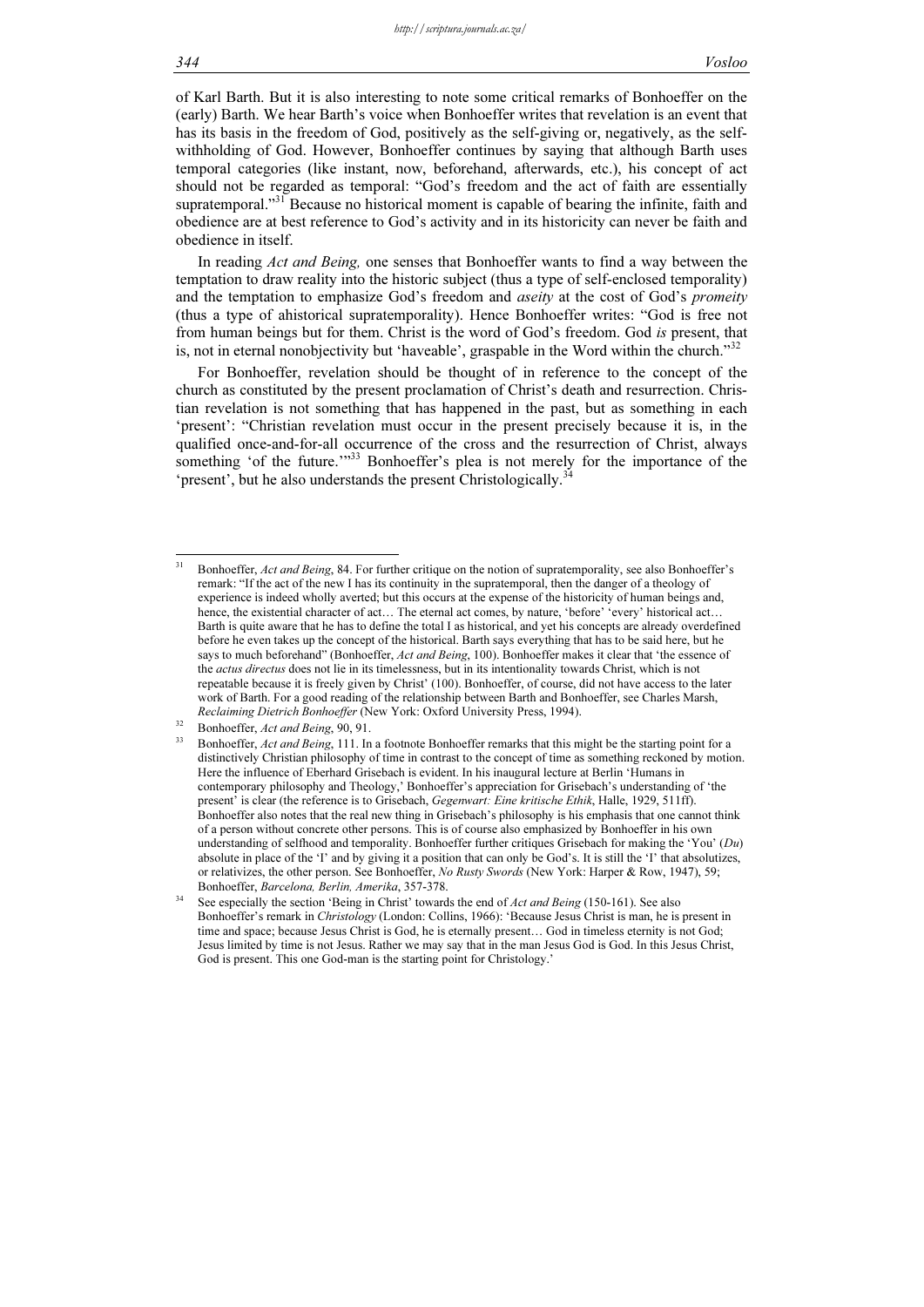#### Against Timeless Ethics

The reality of the Christus praesens, of Christ's presence in history, has immense implications for the witness of the church. Already in 1932, Bonhoeffer wrote in his presentation "On the Theological Basis of the Work of the World Alliance": "The church must be able to say the Word of God, the word of authority, here and now, in the most concrete way possible, from knowledge of the situation. The church must not preach timeless principles however true, but only commandments that are true today. God is 'always' God to us 'today."<sup>35</sup> And he continues by emphasizing that these words need embodiment. The gospel becomes concrete in the lives of those who hear and preach.

Bonhoeffer's life and later writings testify about his struggle to hear God's word for the present moment amidst the rise of Nazi power and the horrors of war. Indeed, Bonhoeffer can be seen, in Andre Dumas's apt phrase, as 'a prophet of the present.'36

In his Ethics, we see the further reverberation of Bonhoeffer's timeful understanding of reality. Ethics is not a matter of abstract and timeless principles; it is about the way Christ takes form among us here and now. In Bonhoeffer we thus find an extremely live sense of historical consciousness. This is especially well illustrated in the essay in *Ethics* called 'Heritage and Decay.' Here Bonhoeffer writes about the concept of historical inheritance, which he links to the consciousness of temporality that opposes all mythologization. Bonhoeffer wants to think about history in the light of God's entry into history at a definite place and a specific time through the incarnation of God in Jesus Christ. Here history becomes a serious matter without being sanctified: "Through the life and death of Jesus Christ, history becomes not the transient bearer of eternal values but, for the first time, thoroughly temporal."<sup>37</sup> To ask about historical inheritance therefore is thus not about asking timeless questions about the value of the past that is valid for eternity. It is rather to realize that we are grounded in history. Thus, to ask about history is to ask about the present and the way in which the present is taken up by God in Christ.

Throughout Bonhoeffer's *Ethics* we see Bonhoeffer's commitment to concrete reality and historic existence. If the question of the good is abstracted from life and history, it becomes a static basic formula that transposes humans into a private and ideal vacuum. This leads either to private withdrawal or misguided enthusiasm. Bonhoeffer's ethics is a critique of the abstract and the timeless and a plea for the concrete and the timeful. This finds it deepest motivation in Bonhoeffer's understanding of the interrelation between theology and life. Reflection on Bonhoeffer's understanding of temporality cannot be separated from his concern for living a fully human life in the face of God's presence. For Bonhoeffer 'ethics' is tied to a definite time and place. This does not imply the decisionistic ethic of the moralist that rests on the myth that every moment of life involves a conscious choice between good and evil. Rather, it is to realize that in historical existence everything has its time (Eccl. 3). Bonhoeffer wants to guard against what he calls the "unhealthy takeover of life by the ethical."<sup>38</sup> Such a pathological overburdening of life by the ethical destroys the creaturely wholeness of life.

 $35$ <sup>35</sup> For this speech, see Kelly, GB and Burton, FB, Testament of Freedom, (HarperSanFrancisco, New York,

Dumas, A, Dietrich Bonhoeffer: Theology of Reality (New York, The MacMillan Company, 1971), 287-293.<br>Bonhoeffer, Ethics. Dietrich Bonhoeffer Works, vol 6, (ed.) Green, C (Minneapolis: Fortress Press, 2005), 26.

Bonhoeffer, Ethics, 366. For Bonhoeffer there is a time for 'ethics' and a time to refrain from 'ethics.' He writes: "Times when the ethical became, and needed to become, a topic for discussion must be followed by times when what is moral is once again self-evident; when one does not merely operate at the boundaries but in the center and richness of daily life" (Ethics, 369).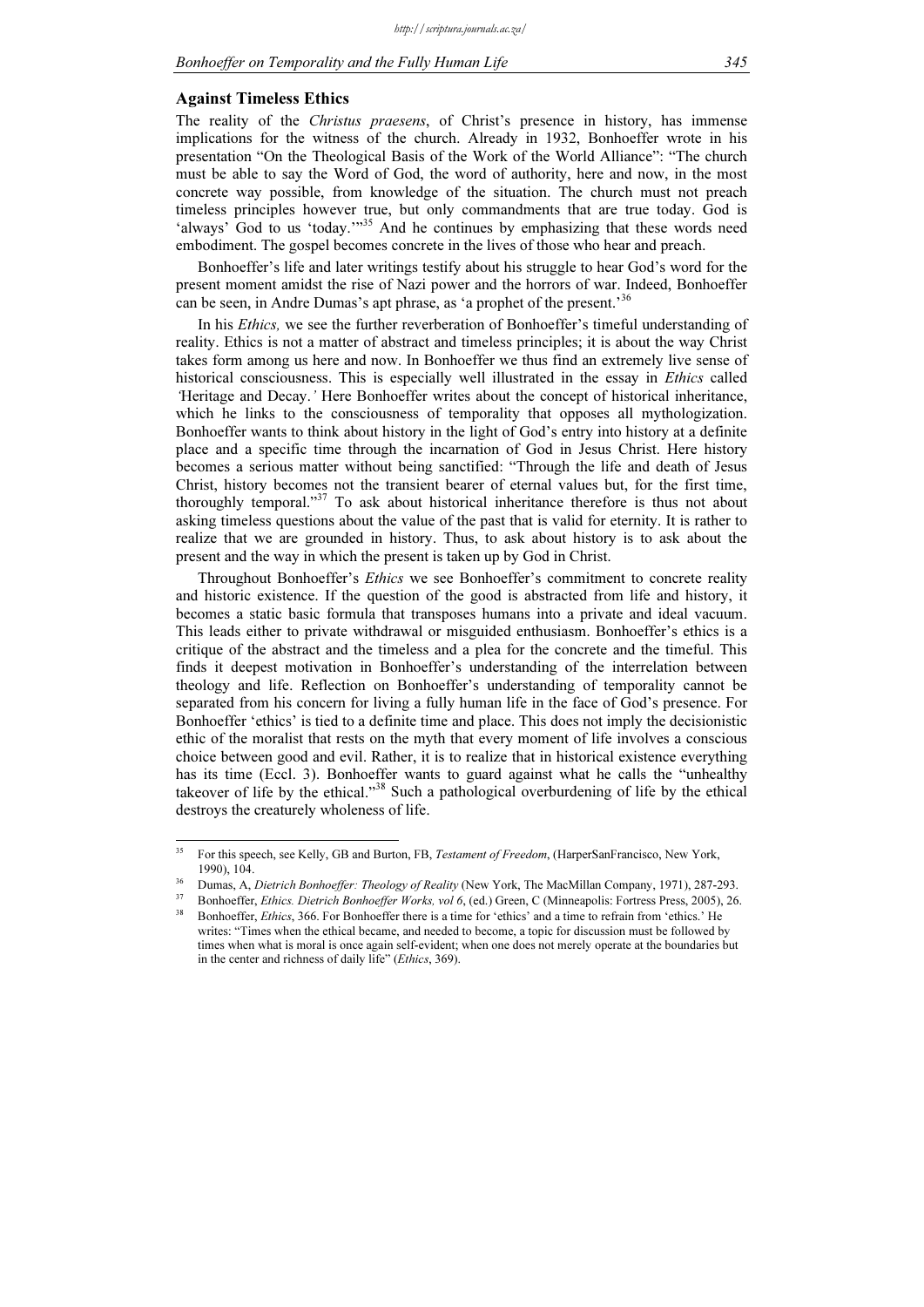Bonhoeffer makes it clear that ethical discourse is not a system of prepositions that is available for application at any time or any place. Such timeless and placeless ethical discourse lacks authenticity and durability. Ethical discourse is inseparably linked with particular persons, definite times and concrete places and relations. When the ethical is conceived in a timeless and placeless manner, Bonhoeffer notes, then life falls apart in an infinite number of unconnected atoms of time. Ethical discourse requires a different sense of time. Bonhoeffer formulates it as follow: "Genuine ethical discourse involves more than a onetime pronouncement. It needs repetition and continuity, it demands time"<sup>39</sup> Herein lies the burden and agony, but also the authenticity and dignity of ethical discourse.

Bonhoeffer argues against a timeless and abstract ethic that dislocates the ethical from a particular time and concrete place, as well as from the Word addressed to people in these concrete situations and relations. As we know, these views of Bonhoeffer found concrete embodiment in his own struggles of conscience. While Bonhoeffer's ethic is not an atomization or glorification of 'the moment,' it nonetheless points to the importance of the kairos, the concrete moment of truth. Moreover, the kairos is not to be separated from the Logos, from Christ.

#### The Torment and Healing of Time

If one traces Bonhoeffer's understanding of temporality, a certain existential intensification of his understanding of time becomes evident. This is to be expected, given the turmoil of the war and his prison experiences. In a letter written on 15 May 1943 to his parents from Tegel prison, he makes reference to his work on a little study called 'The feeling of time.'<sup>40</sup> Unfortunately this study is lost, but a few surviving notes reveal something of the way in which questions regarding time occupied Bonhoeffer's mind during those troubling times. These notes (dated 8 May 1943; or between 1 and 11 May) are too cursory to reconstruct the outline of a possible study. However, they offer a glimpse into Bonhoeffer's thought. Bonhoeffer jotted down phrases like: "Time as separation – separation from people, work, the past, the future, marriage and God… Different mental attitudes towards the past … forgetting... Self-deception, idealizing the past and of the future... Overcoming memories!"<sup>41</sup>

Apart from the thinking about separation, memory and the past, Bonhoeffer is also wrestling with the emptiness of time. Hence reference to "amusement – passing the time … humour... Smoke in the emptiness of time."<sup>42</sup> There is also reference to the teeth of time – the gnawing of time." These notes point to what Bonhoeffer (in the sermon recalled earlier) describes as the seriousness of time and death.<sup>43</sup> Time becomes the enemy, time is torment.

 $39$ 

<sup>&</sup>lt;sup>39</sup> Bonhoeffer, *Ethics*, 375.<br><sup>40</sup> Bonhoeffer, *Letters and Papers from Prison*, 39.<br><sup>41</sup> Bonhoeffer, *Letters and Papers from Prison*, 33.<br><sup>42</sup> In a letter dated 4 June 1943 Bonhoeffer notes: "I've just written a littl very much enjoying it, and when we write from personal experiences, we can write more fluently and freely." He also refers to reading Kant's Anthropologie. He especially enjoyed Kant's exposition of smoking as a means of entertainment. Bonhoeffer also requested his father to send him something on the forms and function of memory. See Letters and Papers from Prison, 50.

Round about the same time as these letters (or just thereafter) Bonhoeffer wrote the drama collected in Fiction from Prison, The Bonhoeffer Works vol 7, ed. Green,C (Minneapolis: Fortress Press, 2000). Bonhoeffer existential wrestling with death and the past is portrayed in this drama. For insightful commentary on this drama (and other fiction written by Bonhoeffer in prison), see Renate Bethge's Afterword (205-233). See also the poem 'Stations on the Way to Freedom' where the last verse is titled 'Death': "Come now, thou greatest of feasts on the journey to freedom eternal;/death, cast aside all the burdensome chains, and demolish/the walls of our temporal body, the walls of our soul that are blinded,/so that at last we may se that which remains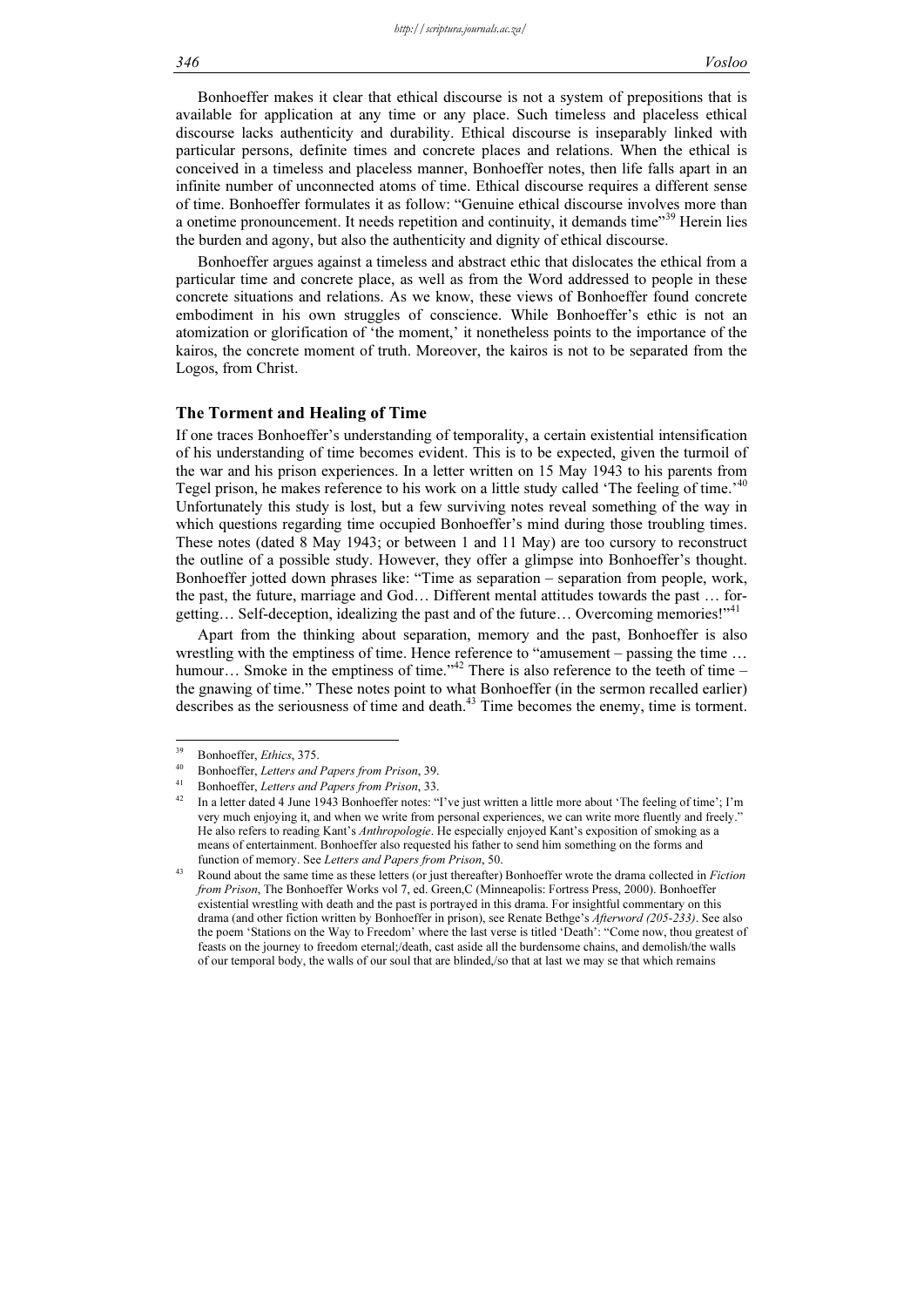In these notes, moreover, there are also references to the healing of time and the overcoming of time in prayer.

In the letter of 15 May 1943, Bonhoeffer recalls the fact that one of his predecessors scribbled over the cell door, "In a hundred years it will be all over." This was his way of countering the emptiness of time. In this letter Bonhoeffer also make reference to Psalm 31 ("My time is in your hands"). Here we see how Bonhoeffer does not merely reflect on the anxiety of time in the face of death, but also makes reference to the prayerful assertion of God's relation to our life and times. But this truth does not take away the pain brought by the teeth of time. Hence his reference to the question from the psalms that threatens to dominate everything: 'How long, O Lord' (Psalm 13).<sup>4</sup>

In a letter written on the Monday after Pentecost, Bonhoefer writes: "My study on 'The feeling of time' is practically finished; now I'm going to let it lie for a while and see what it looks like later."<sup>45</sup> He also thanks his parents for the parcel of potatoes and turnips that brought much happiness to him.<sup>46</sup> Bonhoeffer wrestled theologically with the seriousness of time, but he also showed appreciation for the gift of time, a gift for and from the other.

#### Time and the fully Human Life

In the beginning of this essay, I remarked that the challenge is not merely to reflect on Bonhoeffer's understanding of time, but also to think with Bonhoeffer (and Levinas) about a more fully human life amidst what can be called an economization of time. Something of the economization of time is reflected in the uncritical embrace of phrases like 'time is money.' Time is viewed as something people 'spend' or 'save.' Time becomes a valuable commodity that one looses if you go to slow. Life becomes a matter of the survival of the fastest. In the process, those who are not fast or mobile enough are marginalized and often suffer materially and emotionally. 'Economic time' often infiltrates life in such a way that time for the other, time for hospitality, time for friendships or leisure, is viewed, often unconsciously, as an unproductive waste of time. Time becomes a valuable possession of the individual to be managed and protected. Such an economization of time robs humanity of its humanness and compromises the witness of Christians to the God who became time and flesh in Jesus Christ.

The 1996 film The Eight Day, directed by Jaco Van Dormael, wonderfully reflects something of such a mindset of economized time and the way in which an 'other' interrupts

hidden./Freedom, how long we have sought thee in discipline, action, and suffering;/dying, we now may behold thee revealed in the Lord (Letters and Papers, 371). Bonhoeffer, Letters and Papers from Prison, 39.

Bonhoeffer, Letters and Papers from Prison, 54. See also the letter to Eberhard Bethge (18 Nov 1943) where Bonhoeffer writes: "An essay on 'The Feeling of Time' originated mainly in the need to bring before me my own past in a situation that could so easily seem 'empty' and 'wasted.' Our past is always kept before us by thankfulness and penitence" (Letters and Papers from Prison, 129). See also Bonhoeffer's poem 'The Past' (Letters and Papers from Prison, 320-322). In this poem we read: "Unharmed by hostile time,/pure, free, and whole,/you are brought to me by dream,/you, my past, my life,/you the day and hour but lately gone… 'The past will come to you once more,/and be your life's enduring part,/through thanks and repentance./Feel in the past God's forgiveness and goodness,/pray him to keep you today and tomorrow'" (322, 323).

<sup>46</sup> This ability to enjoy creaturely gifts in the moment is also reflected in Wolfgang Schrader's reminiscence called 'A Visit at Asparagus Time' in Zimmermann, W and Smith, RG (eds.), I Knew Dietrich Bonhoeffer (London: Collins, 1966). Schrager recalls Bonhoeffer's visits to the old Finkelwalders: "It was a delight to see how Dietrich Bonhoeffer happily helped himself and enjoyed the tender asparagus – but without potatoes. He could be so modest in what he required, but he was able to relish good things to his heart's content" (149).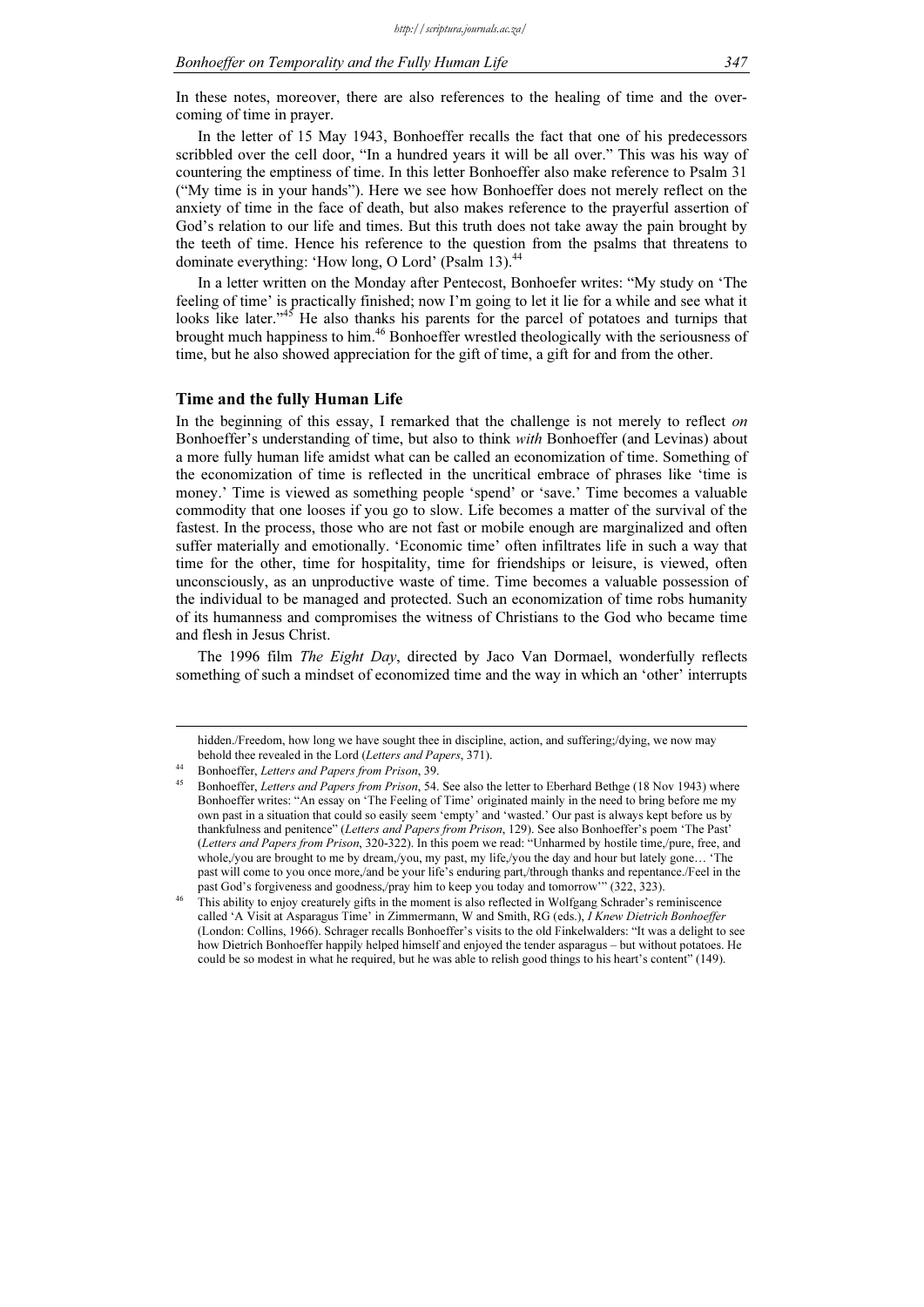and enriches time. $47$  The film starts with a creation account of a mentally handicapped person named Georges (played by Pascal Duquenne). Georges account of creation starts as follows: "On the first day he made the sun. He switched on the day and switched of the night… Everyone's eyes started to sting. Then he made the earth." His account continues: "On the second day, he made grass. When you cut it, it screams because it hurts." And so he continues day by day. "On the sixth day, he made everything he'd forgotten up till then: houses, radios, fridges, cars… Sunday, he had a rest. It was the seventh day." Another character in the film is Harry (played by Daniel Auteuil). Harry is estranged from his family and works as a trainer of sales personnel. His sales philosophy has four cardinal rules: look the client in the eyes, smile, show that you are successful and be enthusiastic. At one stage Harry runs over George with his car and is 'stuck' with George. But this 'interruption by an other' actually teaches Harry how to laugh and live again. Later in the film Georges dies. The film ends with Harry giving his account of creation to his two daughters. At places it is similar to that of Georges' account: "On the first day he made the sun. He switches on the day and switched out the night… On the second day he made water… On the sixth day he made people... On the seventh day it was time to rest, so he made the clouds. If you watch them long enough you can see all kinds of stories in them." While lying on the lawn with his daughters, Harry ends his creation account with the words: "Then he wondered whether he had forgotten anything. And on the eight day, he made Georges. And he realized that that was that."

Bonhoeffer's theology and life testifies to the importance of making and receiving time for the other, time for friendship, time for responsible hospitality and time for peace. The gift of time is what makes us vulnerable, but it is also what enables us to live a fully human life. Bonhoeffer embodied what he perceived in Catullus's poetry as a timeful passion for life. In his reflection *After Ten Years* (written for his friends from prison) Bonhoeffer writes about the value of time and the pain of lost time. He continues: "Time lost is time in which we have failed to live a full human life, gain experience, learn, create, enjoy, and suffer; it is time that has not been filled up, but left empty."<sup>48</sup> Bonhoeffer does not see those years as time lost. He was graced to look at time differently. I think this ability to be open to the gift of time is not unrelated to what Bonhoeffer felt they also learned during those years. He calls it the importance of the 'the view from below': "We have for once learned to see the great events of world history from below, from the perspective of the outcast, the suspects, the maltreated, the powerless, the oppressed, the reviled – in short, from the perspective of those who suffer."<sup>49</sup> In an economizing and polarizing global society of societies, the kairos for Christian witness may reside in the ability to find time for and through the suffering other.

<sup>47</sup> In what follows the reference is to the screenplay, Jaco Van Dormael, The Eight Day & Toto the Hero (London: Faber and Faber, 1996).<br>
Bonhoeffer, Letters and Papers from Prison, 3.<br>
Bonhoeffer, Letters and Papers from Prison, 17.